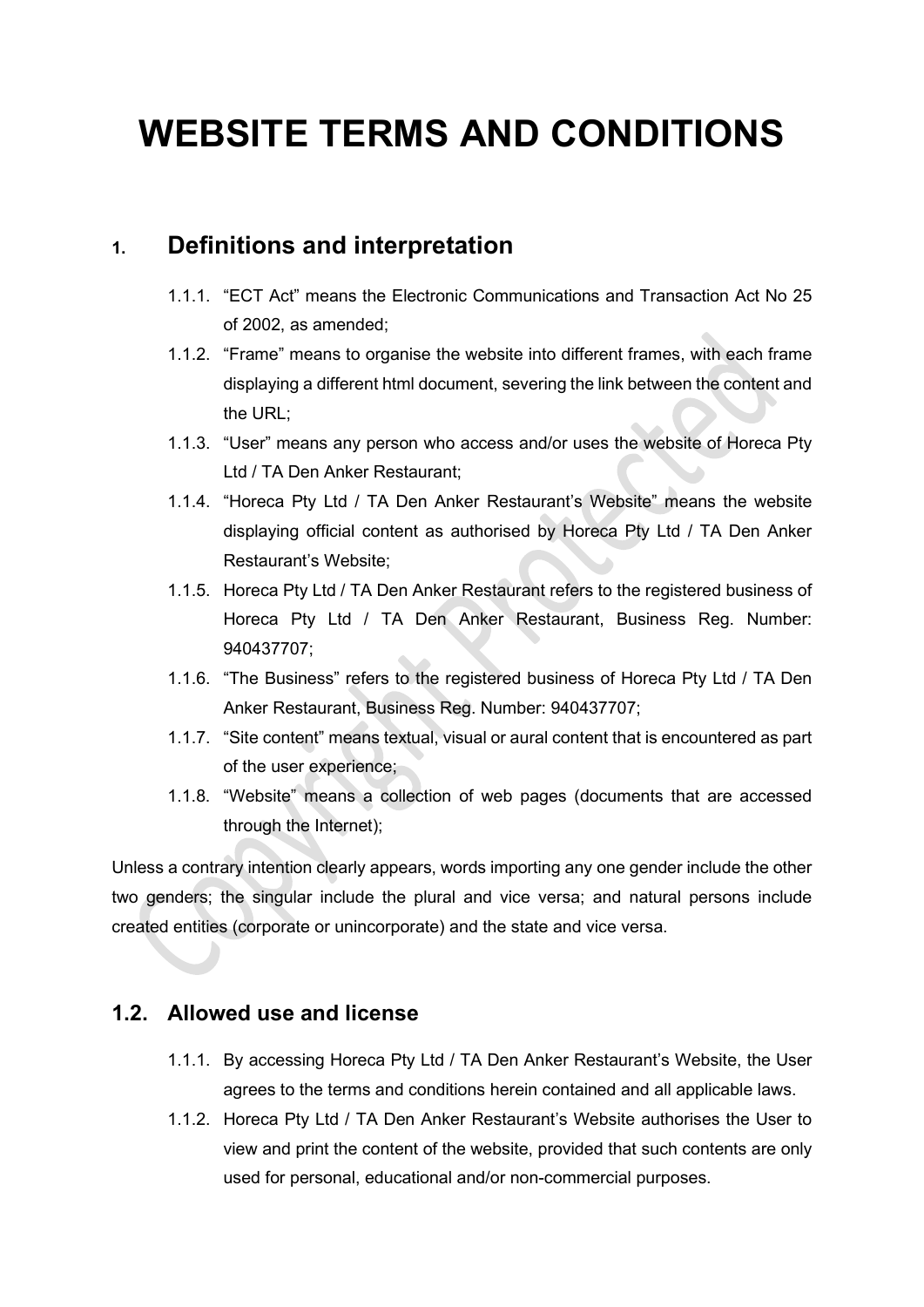- 1.1.3. Content on the website may not be used for any commercial or non- private use without the prior written consent of Horeca Pty Ltd / TA Den Anker Restaurant's business.
- 1.1.4. Users may only access and use the website for lawful purposes.
- 1.1.5. No person may frame this website in any manner whatsoever without the prior written consent of Horeca Pty Ltd / TA Den Anker Restaurant's business.
- 1.1.6. Users are not allowed to copy, reproduce, reuse, retransmit, adapt, publish, frame, post, upload, modify, broadcast or distribute any Site content in any way.

### **1.3. IP rights and domain names**

- 1.1.1. All intellectual property on the website, including but not limited to trademarks, domain names, patents, text, graphics, software, icons, hyperlinks, software, and design elements are the property of Horeca Pty Ltd / TA Den Anker Restaurant and are protected from infringement by domestic and international legislation.
- 1.1.2. All Site content remains the sole property of the relevant content owner and is protected under all relevant copyright, trademark, patent and other applicable laws.
- 1.1.3. Nothing on the Website should be construed as granting any licence or right to distribute content without the express written consent of Horeca Pty Ltd / TA Den Anker Restaurant.

### **1.4. Severability**

If for any reason any of the provisions contained herein are found to be void or unenforceable it will be severed to the extent that it is void or unenforceable and the remaining provisions will continue in full force and effect.

#### **1.5. Waiver**

1.5.1 Although Horeca Pty Ltd / TA Den Anker Restaurant will make reasonable endeavours to ensure that the content on the website is reliable, inaccuracies may occur. It is therefore important that the User acknowledges that:

1.5.1.1. use of the website is at own risk;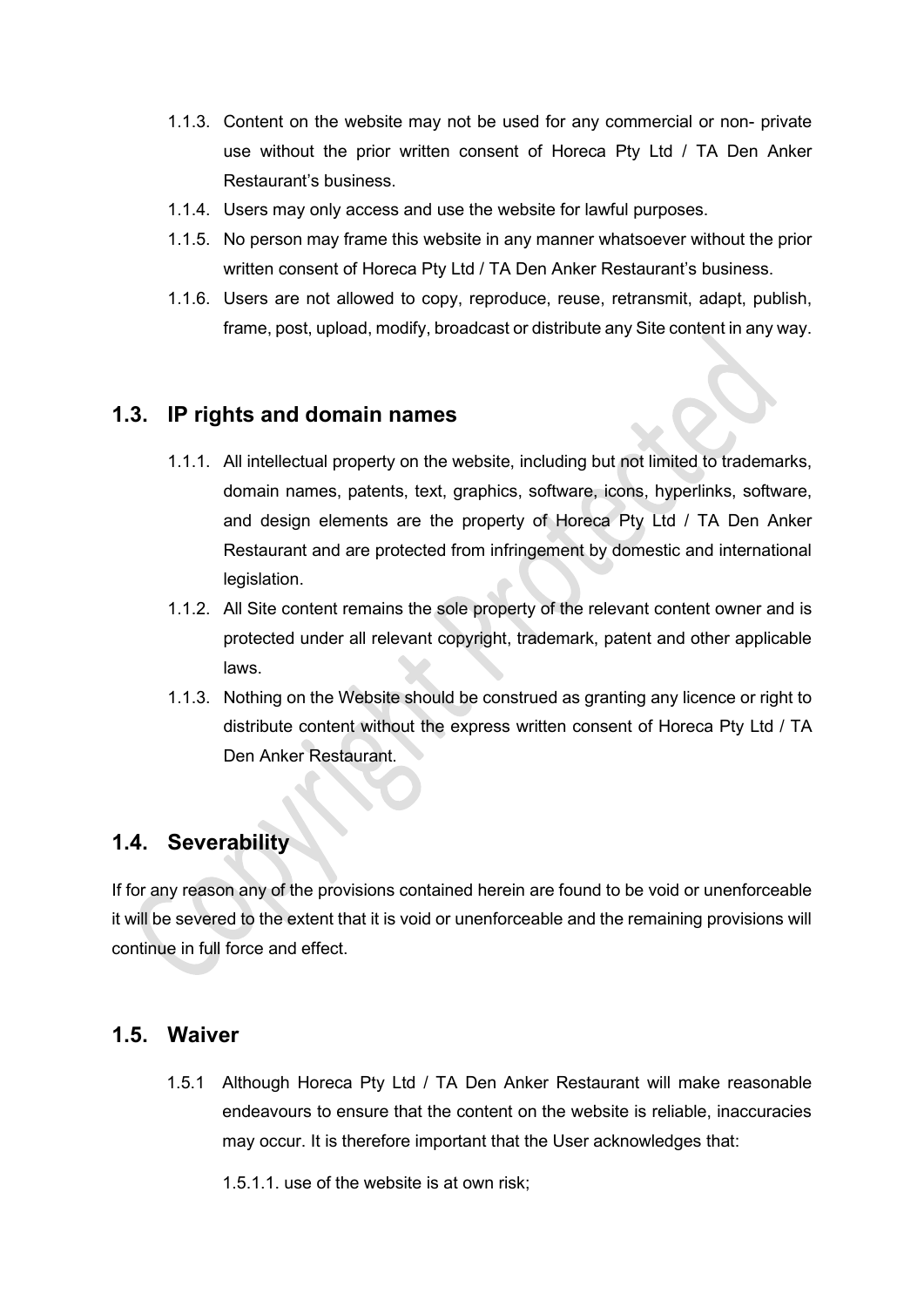1.5.1.2. the website is provided to the User 'as is'.

1.5.2. The User is furthermore prohibited from:

1.5.2.1. placing information, personal or otherwise, on Horeca Pty Ltd / TA Den Anker Restaurant's Website;

1.5.2.2. creating additional hyperlinks on Horeca Pty Ltd / TA Den Anker Restaurant's Website;

1.5.2.3. defacing Horeca Pty Ltd / TA Den Anker Restaurant's Website;

1.5.2.4. deleting, altering and/or amending content on Horeca Pty Ltd / TA Den

Anker Restaurant's Website.

## **1.6. Hyperlinks**

- 1.6.1. The Website may provide hyperlinks to other websites not controlled by Horeca Pty Ltd / TA Den Anker Restaurant's business. Such links do not imply the endorsement, agreement or support of the content of such other sites.
- 1.6.2. Downloading material from these sites may risk infringing intellectual property.
- 1.6.3. It is the User's responsibility to access the authenticity of any website which may be hyperlinked to Horeca Pty Ltd / TA Den Anker Restaurant's Website.
- 1.6.4. The Business is not responsible for ensuring that hyperlinks are operational.

### **1.7. Security**

- 1.7.1. Although Horeca Pty Ltd / TA Den Anker Restaurant acknowledges that a 100% secure online environment is unattainable, the Business is committed to taking reasonable security measures to safeguard the content of its website.
- 1.7.2. The User's privacy is very important to Horeca Pty Ltd / TA Den Anker Restaurant. Any information provided to Horeca Pty Ltd / TA Den Anker Restaurant is therefore stored on a secure server.
- 1.7.3. Horeca Pty Ltd / TA Den Anker Restaurant does not sell or rent personal information about individual members (such as name, address, email address, telephone or fax number) to third parties.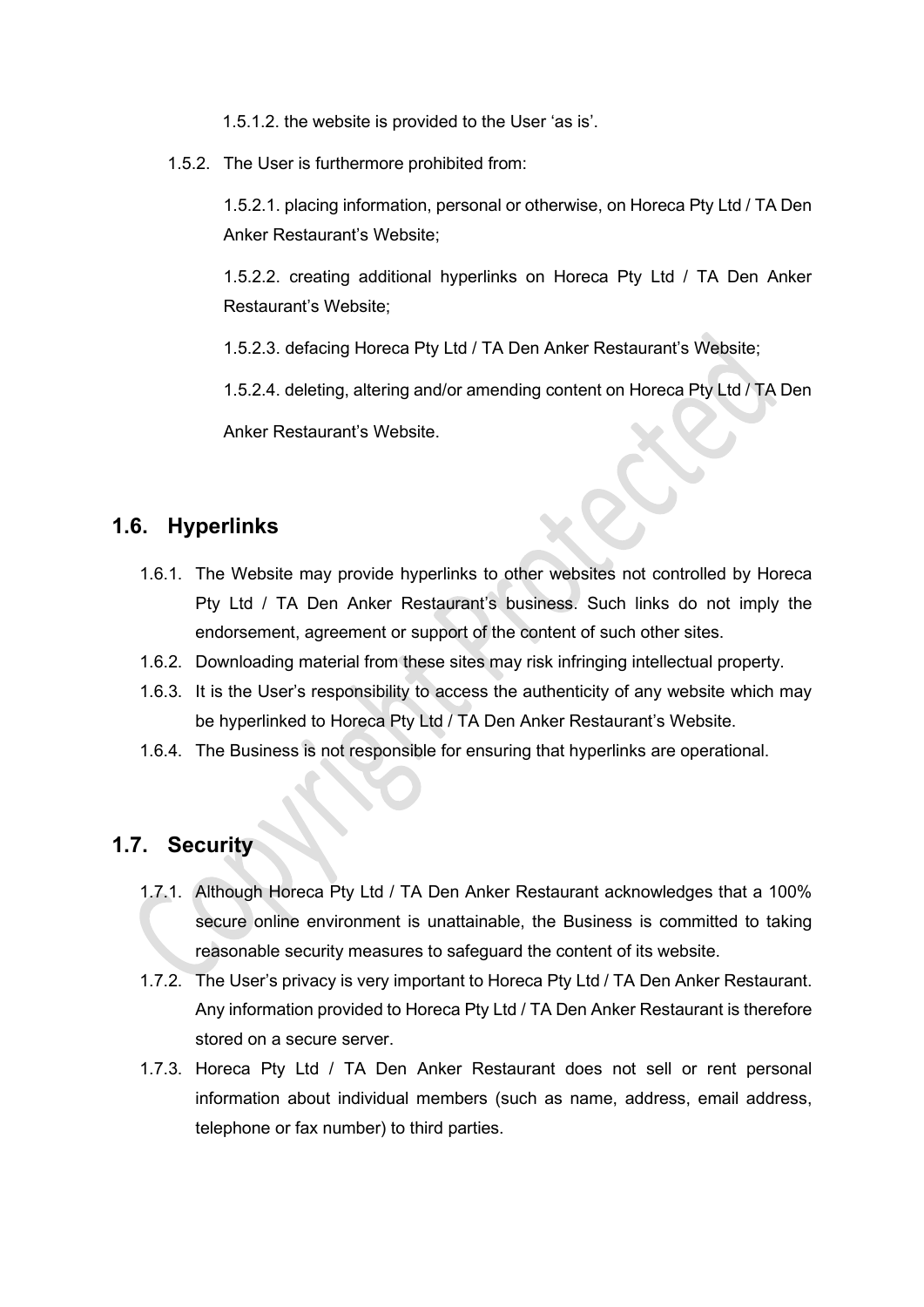- 1.7.4. Horeca Pty Ltd / TA Den Anker Restaurant may disclose personal information in response to a specific request by a law enforcement agency, subpoena, court order, or as required by law.
- 1.7.5. Horeca Pty Ltd / TA Den Anker Restaurant will collate the information which users give to the business to provide users with services and personalise the use and visits of Horeca Pty Ltd / TA Den Anker Restaurant's Website.
- 1.7.6. Horeca Pty Ltd / TA Den Anker Restaurant may also use such information to inform users, about changes in the services Horeca Pty Ltd / TA Den Anker Restaurant offers and/or about features that may be of interest to Users. By providing Horeca Pty Ltd / TA Den Anker Restaurant with this information, users consent to Horeca Pty Ltd / TA Den Anker Restaurant's use of it for these purposes and for the purposes outlined in Horeca Pty Ltd / TA Den Anker Restaurant's Privacy Policy, including for the purpose of processing User requests.
- 1.7.7. For further information regarding the Business's treatment of a User's personal information, referred to the Privacy Policy.

### **1.8. Disclaimer and limitation of liability**

- 1.8.1. Information contained on Horeca Pty Ltd / TA Den Anker Restaurant's Website is for information purposes only and not intended to constitute professional advice as circumstances will vary from person to person.
- 1.8.2. The Business is not liable to Users for information posted on Horeca Pty Ltd / TA Den Anker Restaurant's Website.
- 1.8.3. The Business is not liable for the actions of Users of Horeca Pty Ltd / TA Den Anker Restaurant's Website.
- 1.8.4. By using Horeca Pty Ltd / TA Den Anker Restaurant's Website, a User indemnifies, defends and holds harmless, its lawful agents, employees and representatives from all damages, losses and expenses, including legal expenses arising from the following:

1.8.4.1. any claims for the infringement of intellectual property rights, libel, defamation to any material the User may send to Horeca Pty Ltd / TA Den Anker Restaurant's Website;

1.8.4.2. the User's breach of any provisions of these terms and conditions of Horeca Pty Ltd / TA Den Anker Restaurant's Website;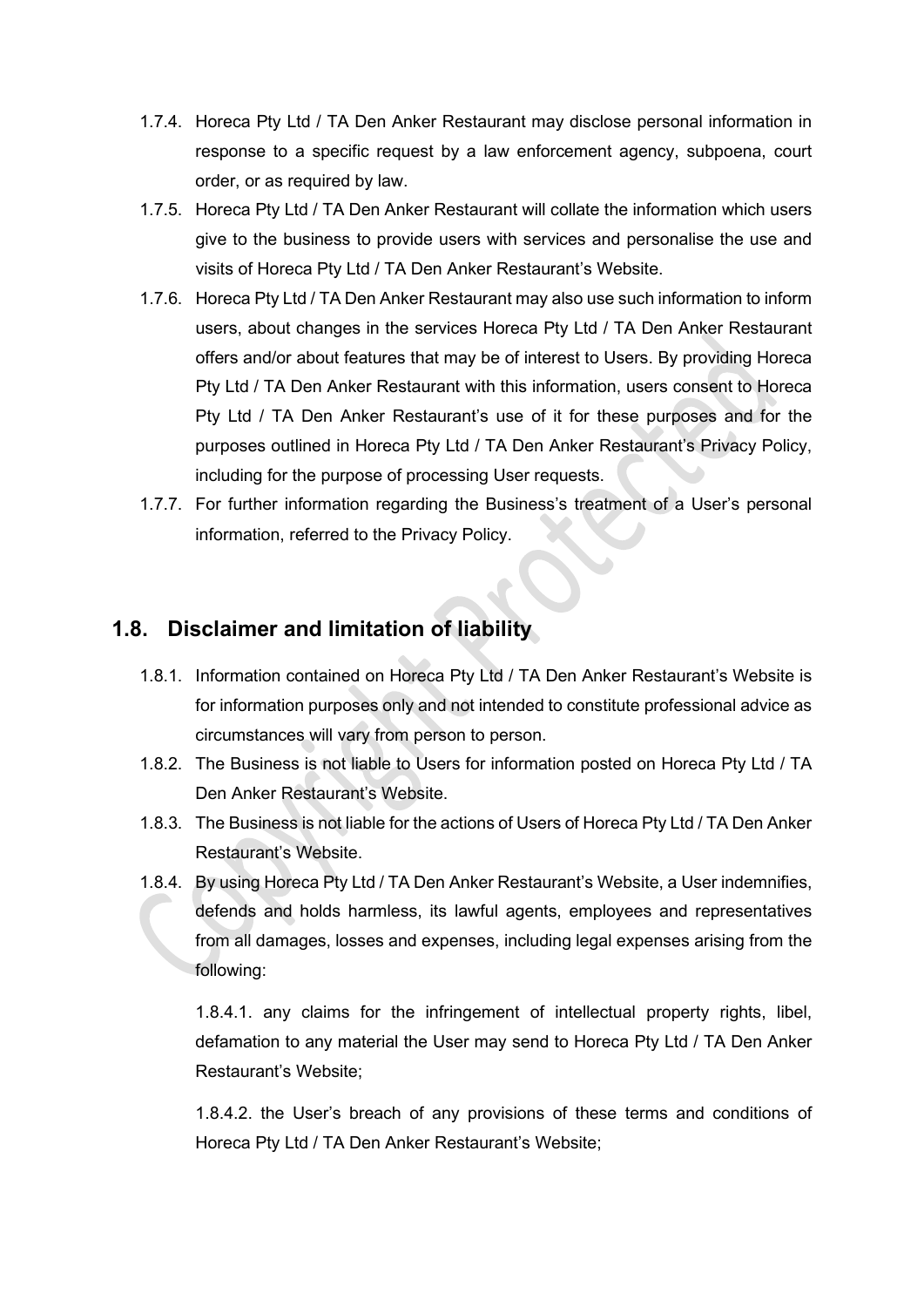1.8.4.3. any claims, cost, loss, damage or expense, whether directly or indirectly, whether monetary or otherwise, which any person may suffer as a result of or in consequence of the use of or reliance of any information or material provided for on Horeca Pty Ltd / TA Den Anker Restaurant's Website;

- 1.8.5. The Business its lawful agents, employees and representatives are further indemnified in respect of any costs, losses, damages or expenses which any person may suffer as a result of entering into any transaction with any third party, including Horeca Pty Ltd / TA Den Anker Restaurant, its lawful agents, employees and representatives as a result of or in consequence of the reliance of any information contained on Horeca Pty Ltd / TA Den Anker Restaurant's Website or any related site.
- 1.8.6. In no event shall The Business its lawful agents and representatives referred to in this website, be liable for any damages of whatsoever nature, whether for bodily, moral or material injury (including, without limiting, indirect, punitive, incidental and consequential damages, loss profits, expenses, costs, damage resulting from lost data or business interruption) resulting from the use or inability to use Horeca Pty Ltd / TA Den Anker Restaurant's Website and the material contained therein, whether based on warranty, contractual or extra contractual liability, any other legal matters, and whether or not The Business its lawful agents, employees and representatives are advised of the possibility of such damages.

### **1.9. Removal and correction of content**

Users should report any untrue, inaccurate, illegal and/or harmful content appearing on Horeca Pty Ltd / TA Den Anker Restaurant's Website. Horeca Pty Ltd / TA Den Anker Restaurant undertakes to correct and/or remove any such content as soon as it becomes aware thereof.

### **1.10. Entire agreement**

1.10.1. The terms and conditions set out herein constitute the whole agreement between the User and The Business and shall take precedence over any disclaimer and/or legal notices attached to any communications and/or postings received by The Business from the User.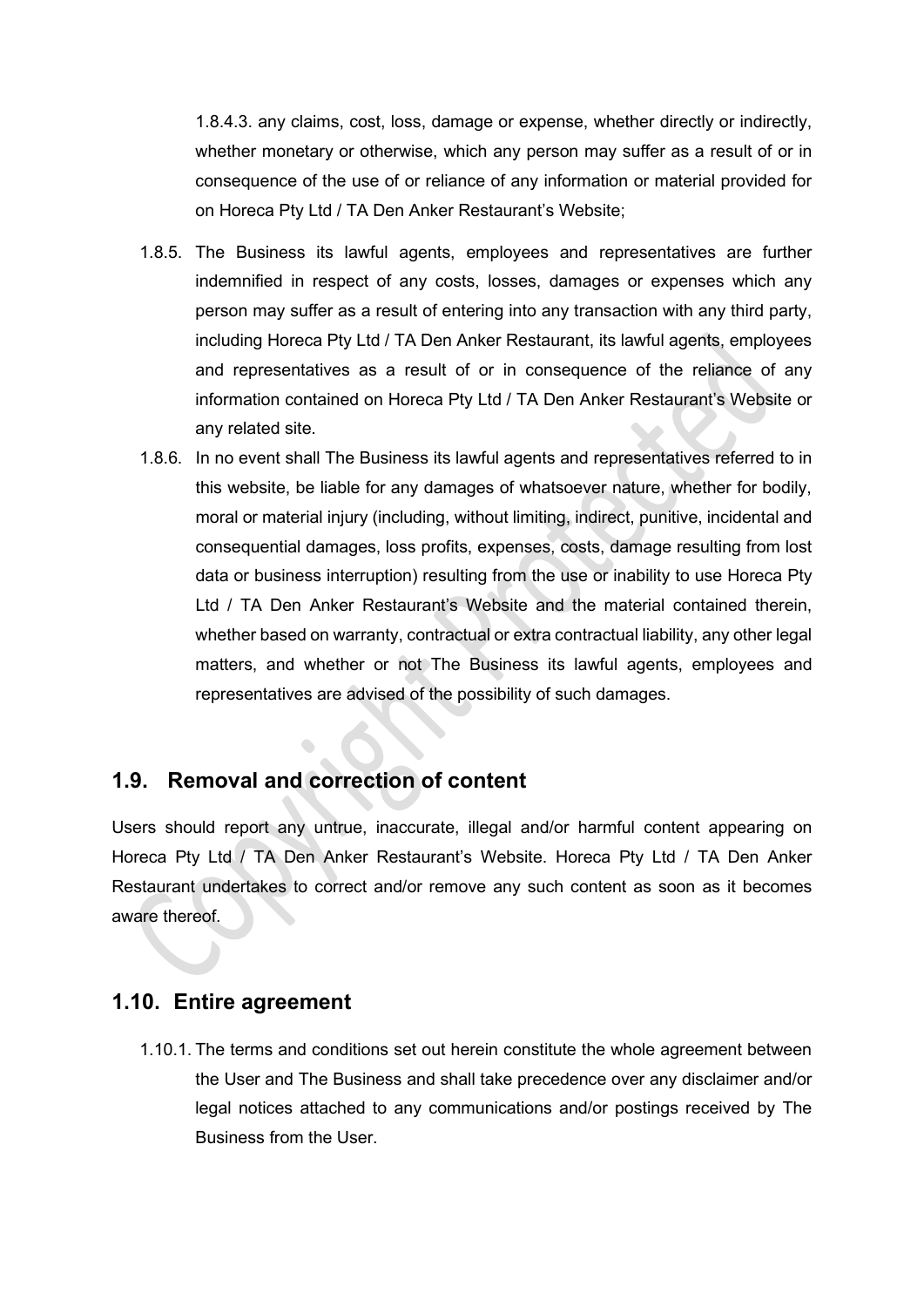- 1.10.2. Any failure by The Business to exercise or enforce any rights or provisions shall not constitute a waiver of such rights or provisions.
- 1.10.3. No amendment of these terms and conditions or any provision or term hereof or of any other conditions contained on this website shall be binding unless made by and recorded in writing by The Business.
- 1.10.4. To the extent permissible by law The Business shall not be bound by any express or implied term, representation, warranty, promise or the like not recorded herein.

#### **1.11. Applicable law**

Horeca Pty Ltd / TA Den Anker Restaurant's Website is hosted, controlled and operated from the Republic of South Africa, and therefore South African law governs the use of Horeca Pty Ltd / TA Den Anker Restaurant's Website.

#### **1.12. Jurisdiction**

The High Court of South Africa (Witwatersrand Local Division) shall have jurisdiction with regard to any legal proceedings whatever arising in terms of this Agreement.

## **1.13. Legal costs**

The Business shall not be liable for legal costs and expenses incurred by the User to obtain professional advice relating to these terms and conditions.

## **1.14. Breach of terms and conditions**

Should the User breach any terms and conditions of this website, The Business shall be entitled, without prejudice to its rights in terms of the terms and conditions or at law, to claim damages from the User or to commence criminal proceedings.

# **2**. **Update of the Terms & Conditions**

These Terms and Conditions were last updated November 2021